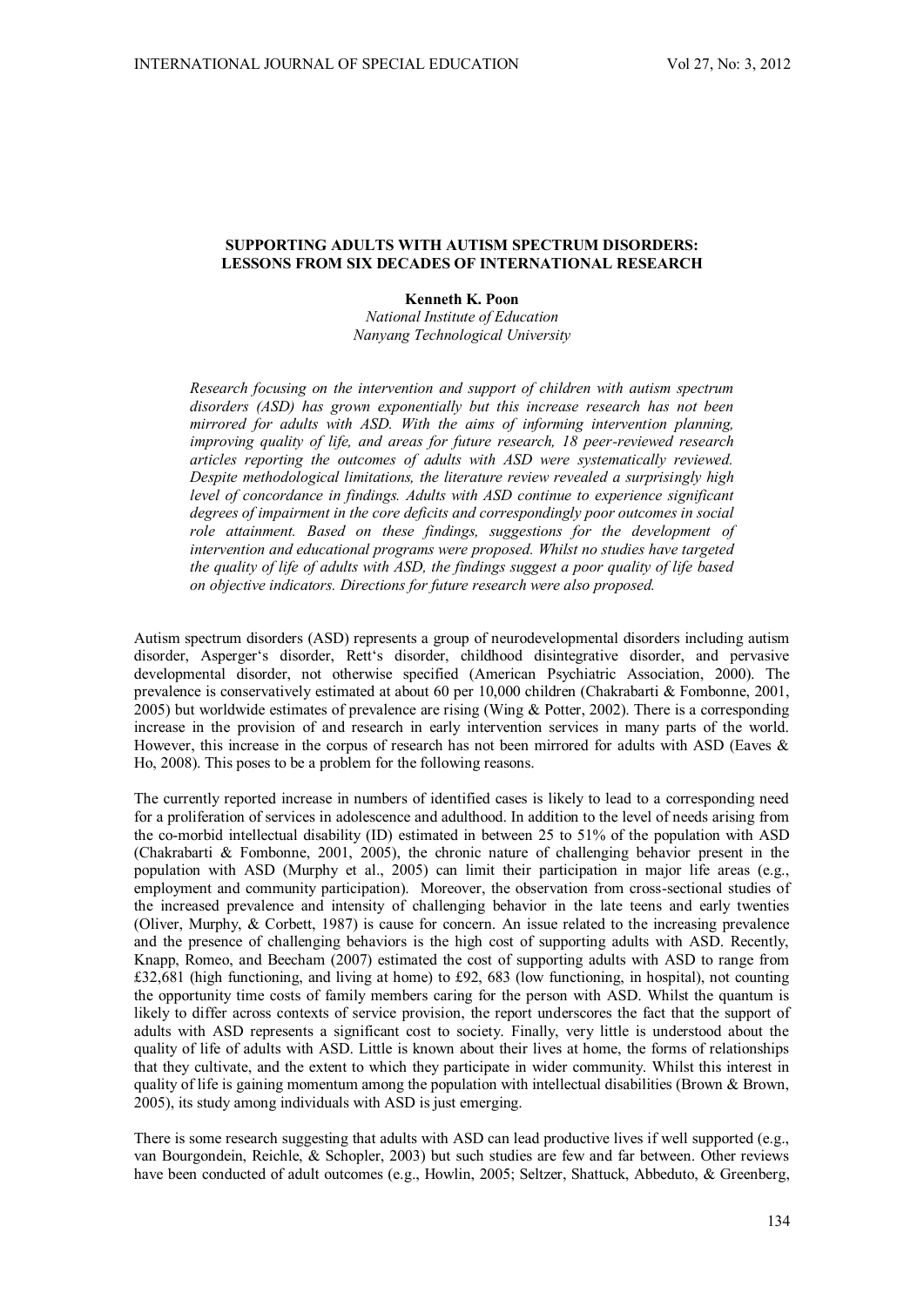2004) have focused largely on describing the degree of core and associated impairments and/or the social impact of these impairments. However, there remains a gap between this knowledge and how they may be addressed in programs supporting adults with ASD, particularly those with higher degrees of support needs. As such, this study proposes to shed light on the questions of (a) how do trends in the research literature relevant inform intervention planning and policy, (b) to what extent do published research inform regarding the quality of life of adults with ASD, and (c) what are areas for further research.

### **Method**

A literature search of empirical studies available in English over the past six decades (1940 to 2011) reporting the outcomes of adults with ASD (i.e., autistic disorder, pervasive development disorder) was conducted using bibliographic searches of web-based search engines (PSYCINFO, Medline, and Academic Search Premier). Subject headings and keywords were searched for terms relating to outcomes particularly in the core impairments (e.g., social interaction, communication, and repetitive behavior) and social role attainment (e.g., employment, living arrangements) in adolescence and adulthood. Due to this study's focus on adults with higher support needs, studies focusing solely on the population with high functioning autism or Asperger's syndrome were omitted. Furthermore, this step was augmented by a snowballing' procedure through hand searches of articles cited in publications already identified in the research articles and review papers. Notwithstanding the broad search strategy, the analysis was restricted to research papers published in peer-reviewed journals.

### **Results**

A total of 21 research reports were identified and reviewed. However, as some of the studies were reported over two research papers, only 18 research reports were reported in this review. Reports from the authors of these studies regarding the degree of impairment in core symptoms as well as the social role attainment of adults with ASD were extracted and summarized (see Tables 1 and 2).

## *Core impairments*

The studies that reported findings pertaining to the core impairments of adults with ASD are summarized and synthesized in Table 1. Adults with ASD continue to experience significant difficulties within the triad of impairments (Wing & Gould, 1979), particularly in the social domain, and even in comparison to their peers with ID. On the average, some degree of alleviation in the core symptoms of ASD is reported in a significant proportion of, but not all, adults with ASD. However, no cases of recovery' have been reported and the core symptoms typically remain, albeit taking a different form. Moreover, there appears to be a trend that more recent studies are reporting more positive outcomes (e.g., Eaves & Ho, 2008).

*Reciprocal social interaction*. Difficulties in the use of non-verbal body language for the regulation of social impairment remain for a significant proportion of the population with ASD. For instance, poor eye-contact was reported in between 50% of the participants studied (e.g., Bilstedt, Gillberg, & Gillberg, 2007). A study employing Wing and Gould's (1979) typology (Gillberg & Steffenburg, 1987) reported 40% of the study sample being aloof. Impairments in social overtures were also reported in between 79 and 92% (Bilstedt et al., 2007; Shattuck et al., 2007). This was especially manifest in peer interaction where spontaneous interaction is rarely reported (3 to 10%; Bilstedt et al., 2007; DeMeyer et al., 1973). Resultantly, it is understandable that the development and maintenance of friendships is an area of difficulty for many adults with ASD. Between 51 to 93% were reported to have no friends (Eaves & Ho, 2008; Howlin, Goode, Hutton, & Rutter, 2004; Rumsey, Rapoport, & Sceery, 1985) and few in the population with ASD have close relationships or get married (Bilstedt, Gillberg, & Gillberg, 2005; Eaves & Ho, 2008; Howlin et al., 2004). Studies which examine the progress of social symptoms, on the average, report an improvement in social symptoms but this abatement of symptoms is by no means universal, or leading to a full recovery' from ASD (Beadle-Brown et al., 2002; Rutter, Greenfield, & Lockyer, 1967; Seltzer et al., 2003; Shattuck et al., 2007).

*Reciprocal communication.* Between 39.7 and 50.8% of adults with ASD do not use spoken words for communication (DeMeyer et al, 1973; Eisenberg, 1956, Rumsey et al., 1985). Among those who use spoken words functionally, difficulties were reported in the use of language. For instance, about 50% were reported to exhibit prosodic abnormalities (Bilstedt et al., 2007; Rumsey et al., 1985). Furthermore, reciprocity in conversations has been reported as a problem for between 50 to 84% of adults with ASD (Bilstedt et a., 2007; Rumsey et al., 1985). Broadly, studies reporting changes in language skills over time reported improvement in language ability in between 23.8 to 51% of the sample (Rutter et al., 1967; Seltzer et al., 2003; Shattuck et al., 2007).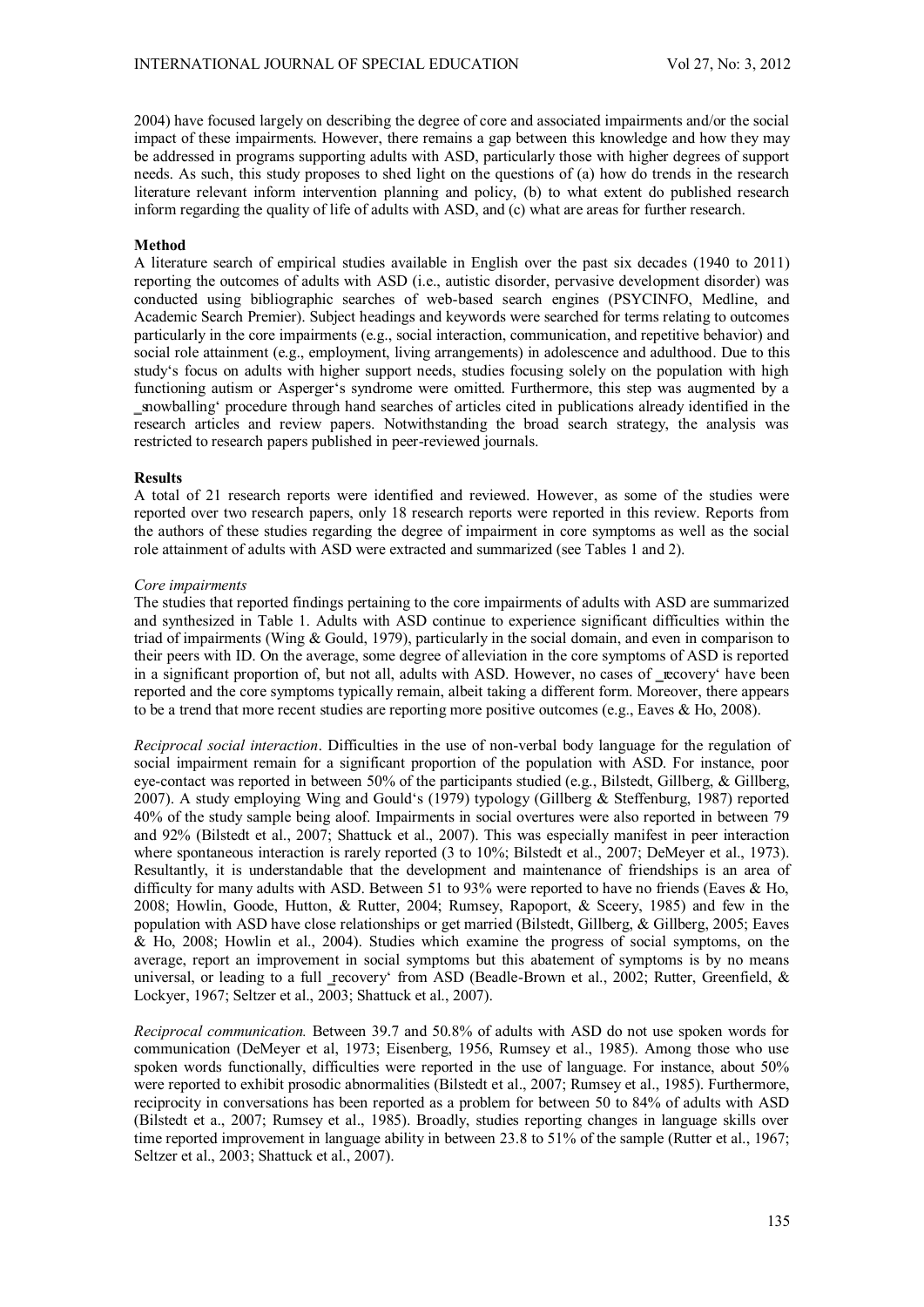| <b>Author &amp; Year Participants Reciprocal</b><br>Location                                                     | (Gender)<br>Age (Range) interaction<br>Control<br>group                                                                                           | social                                                                                                                                          | Friendship &<br>interpersonal<br>relationship                                                                                                                                                                                        | Communication                                                                                                                                                      | Restricted,<br>repetitive<br>pattern of<br>interest,<br>behaviors, &<br>activities   |
|------------------------------------------------------------------------------------------------------------------|---------------------------------------------------------------------------------------------------------------------------------------------------|-------------------------------------------------------------------------------------------------------------------------------------------------|--------------------------------------------------------------------------------------------------------------------------------------------------------------------------------------------------------------------------------------|--------------------------------------------------------------------------------------------------------------------------------------------------------------------|--------------------------------------------------------------------------------------|
| Bilstedt,<br>Gillberg, &<br>Gillberg (2007) Autism $gp =$<br>Gothenburg,<br>Sweden                               | $N = 105$<br>(75M, 30F)<br>78 (61M, 17F)<br>$PDD = 42$<br>(23M, 19F).<br>$Age = 25.5$<br>yrs (17-40)<br>yrs)<br>Autism vs<br>PDD control<br>group | Eye contact<br>51%                                                                                                                              | One-sided or no<br>problems - 50 toapproach $-92\%$<br>No spontaneous<br>interaction with<br>peers $-90\%$<br>Lack of or<br>inappropriate<br>emotional response voice $-53%$<br>to peers $-84%$<br>Avoidance of peers<br>$-78%$      | No conversation<br>with peers $-90\%$<br>Limited reciprocity routines $-62%$<br>in verbal<br>communication-<br>83%<br>Abnormal tone of 51%                         | Maintenance of<br>sameness in<br>Reaction to firm<br>touch $-60%$<br>Self injury $-$ |
| DeMyer, Barton, $N = 105$<br>DeMyer, Norton, (85M, 35F)<br>Allen, & Steele Age = 12 yrs<br>(1973)<br>Indiana, US | 3 autism gps<br>and non-<br>autistic<br>psychiatric<br>control                                                                                    | Most children<br>improved in<br>fewer in the<br>autism groups<br>made more<br>progress                                                          | Prefer to be alone $-$ Normal = 3.7%<br>most of low and<br>social skills but middle autism gp<br>Normal family<br>relationships $-30\%39.3\%$<br>Normal peer<br>relationships -                                                      | Delay = $26.2%$<br>Function = $24.3\%$<br>Echolalia = $6.5\%$<br>No speech $=$<br>Most children<br>improved in                                                     |                                                                                      |
| Eisenberg, L.<br>(1956)<br>Maryland, US                                                                          | $N = 63$ (50M,<br>13F)<br>$Age = 15$ yrs<br>$(9-25 \text{ yrs})$<br>No control<br>group                                                           |                                                                                                                                                 | 3.8%<br>Married $-0\%$<br>Romantic<br>relationship $-10\%$ Useful speech $-$<br>Close friendship $-49.2\%$<br>33%<br>Spend time with<br>others of similar<br>interests $-31\%$<br>Regular attendance<br>of community<br>event $-30%$ | communication<br>skills & less<br>autistic children<br>made more<br>progress<br>No useful speech -<br>50.8%                                                        |                                                                                      |
| Gillberg $\&$<br>Steffenburg<br>(1987)<br>Göteborg,<br>Sweden                                                    | $N = 46$<br>Infantile<br>autism $= 23$<br>Other<br>childhood<br>$p$ sychosis =<br>23<br>$Age = 16-23$<br>yrs                                      | The aloof group $A$ loof $-40\%$<br>had poor social Passive $-25%$<br>progress and<br>none qualified<br>for a good or<br>fair outcome<br>rating | Active but odd -<br>33%                                                                                                                                                                                                              | No speech at 5<br>years $-30\%$ vs<br>57%<br>Echolalia $-30\%$ vs<br>13%<br>Communication $&$<br>echolalia $-27\%$ vs<br>4%<br>Communication -<br>$22\%$ vs $26\%$ |                                                                                      |
| Howlin, Goode, $N = 68$ (61 M,<br>Hutton, $&$                                                                    | 7 F)                                                                                                                                              |                                                                                                                                                 | Frequency:<br>Talk/sharing $-15%$                                                                                                                                                                                                    |                                                                                                                                                                    |                                                                                      |

**Table 1. Summary of studies examining core impairments of adults with ASD in adulthood**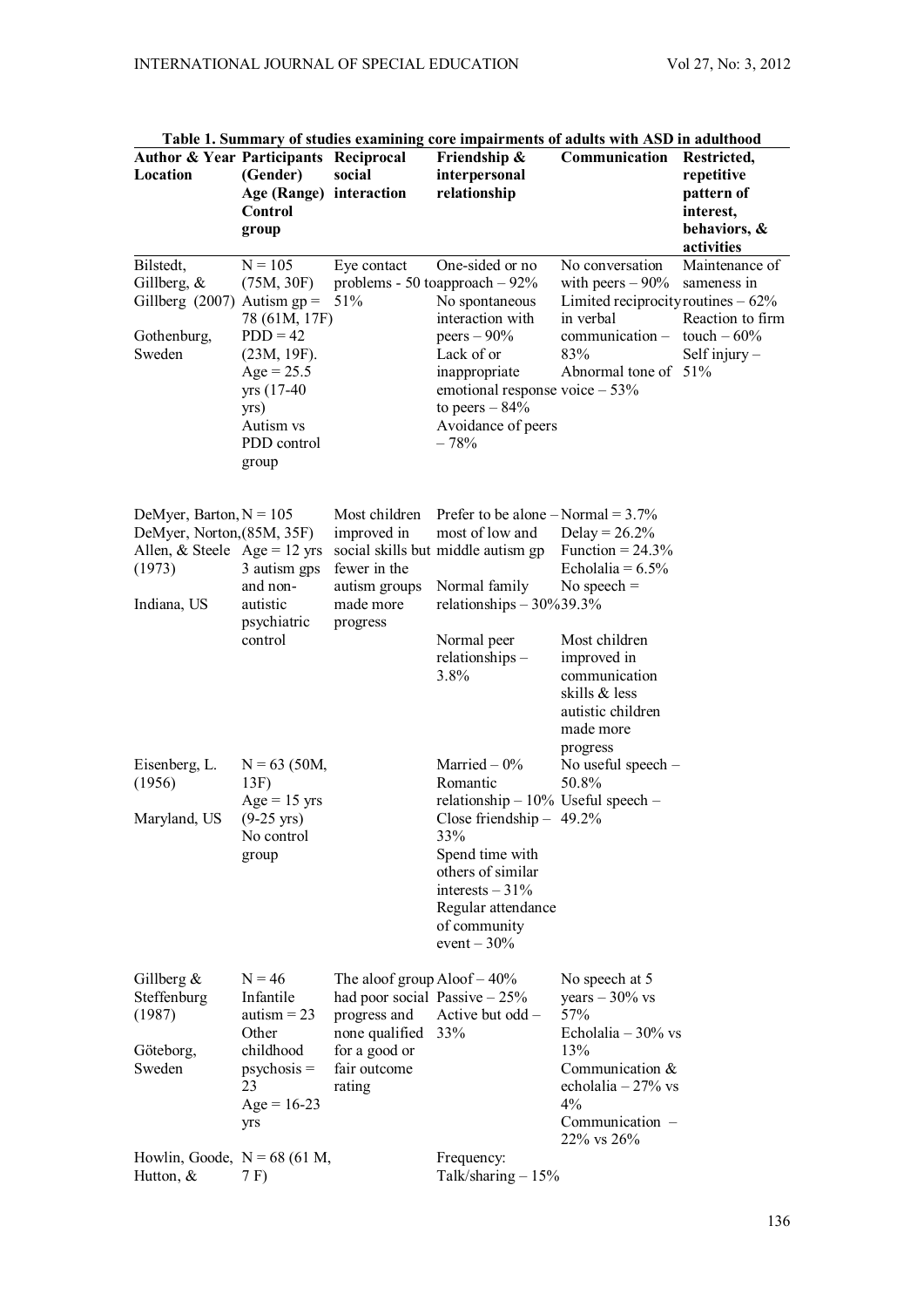| Rutter (2004)                                                                                                      | $Age = 29.3$<br>yrs (all above                                                                                                                  |                                                                                | Activities $-26%$<br>None $-56\%$                                                                                            |                                                                                                                                                                                                                                                                                                                    |                                                                                                                                                                      |
|--------------------------------------------------------------------------------------------------------------------|-------------------------------------------------------------------------------------------------------------------------------------------------|--------------------------------------------------------------------------------|------------------------------------------------------------------------------------------------------------------------------|--------------------------------------------------------------------------------------------------------------------------------------------------------------------------------------------------------------------------------------------------------------------------------------------------------------------|----------------------------------------------------------------------------------------------------------------------------------------------------------------------|
| London, UK                                                                                                         | 21)<br>PIQ > 50<br>No control<br>group                                                                                                          |                                                                                | Quality:<br>Selectivity/sharing<br>$-19%$<br>No friends $-51\%$<br>Unknown $-23%$                                            |                                                                                                                                                                                                                                                                                                                    |                                                                                                                                                                      |
|                                                                                                                    |                                                                                                                                                 |                                                                                | 2x married                                                                                                                   |                                                                                                                                                                                                                                                                                                                    |                                                                                                                                                                      |
| Kobayashi,<br>Murata, &<br>Yoshinaga<br>(1992)                                                                     | $N = 201$<br>$Age = 21.5$<br>yrs<br>No control<br>group                                                                                         |                                                                                |                                                                                                                              | Very good $-16.2\%$<br>$Good - 30.5%$<br>Fair $-32\%$<br>Poor $-9.1\%$<br>Very poor $-12.2\%$                                                                                                                                                                                                                      |                                                                                                                                                                      |
| Kyushu &<br>Yamaguchi,<br>Japan                                                                                    |                                                                                                                                                 |                                                                                |                                                                                                                              |                                                                                                                                                                                                                                                                                                                    |                                                                                                                                                                      |
| Rumsey,<br>Rapoport, &<br>Sceery (1985)<br>National<br>recruitment, US group                                       | $N = 14$ (9 with Some social<br>HFA)<br>$Age = 28 \text{ yrs}$<br>$(18-39 \text{ yrs})$<br>No control                                           | $impairment -$<br>100%<br>Affective<br>flattening -<br>$>50\%$<br>Aloof $-43%$ | Lack friends $-93%$ Peculiar use of<br>Some sought<br>friendships but<br>lacked skills<br>Others lacked<br>social motivation | speech and<br>language $-50%$<br>Perservative<br>speech $-50\%$<br>Little spontaneous thinking $-29\%$<br>speech $-43%$                                                                                                                                                                                            | Exhibited<br>concrete<br>thinking $-$ about<br>75%<br>Obsessional<br>Stereotyped<br>repetitive<br>$movements -$<br>86%                                               |
| Rutter,<br>Greenfield, $&$<br>Lockyer (1967)<br>London, UK                                                         | Psychotic gp<br>$= 63$ (age $=$<br>$15.6$ yrs)<br>Control $gp = 25$ to 33%<br>yrs)                                                              | No change in<br>social<br>abnormalities $-1.6\%$<br>about 50%                  | Normal peer<br>relationships-<br>Normal<br>61 (age = $16.5$ Less _autistic' - relationships with<br>parents $-11.1\%$        | Normal language - Morbid<br>15.9%<br>Improved speech – Improved –<br>23.8%<br>No longer speech No change -<br>delayed $-14.3%$<br>No change $-$<br>49.2%<br>Worsened $-9.5%$ Obsessions<br>Among children<br>with useful speech: No change -<br>Echolalia $-75%$<br>Pronoun reversal - Worsen $-4.8\%$<br>$> 50\%$ | preoccupations<br>17.5%<br>6.3%<br>Worsen $-4.8\%$<br>$Improved -$<br>9.5%<br>$9.5\%$<br>Stereotypy<br>Improved -<br>25.4%<br>No change $-$<br>19%<br>Worsen $-4.8%$ |
| Seltzer, Krauss, $N = 405$<br>Shattuck,<br>Orsmond, Swe,<br>& Lord (2003)<br>Wisconsin $&$<br>Massachusetts,<br>US | $Adolescents = abatement of$<br>$251 \text{ (age)} =$<br>$15.7$ yrs)<br>Adults $= 154$<br>$\text{(age} = 31.57)$<br>yrs)<br>No control<br>group | General<br>social<br>interaction<br>symptoms but<br>no recovery                |                                                                                                                              | General abatement Reduction in<br>of communication repetitive<br>impairment                                                                                                                                                                                                                                        | behavior but<br>increase in<br>compulsions and<br>rituals                                                                                                            |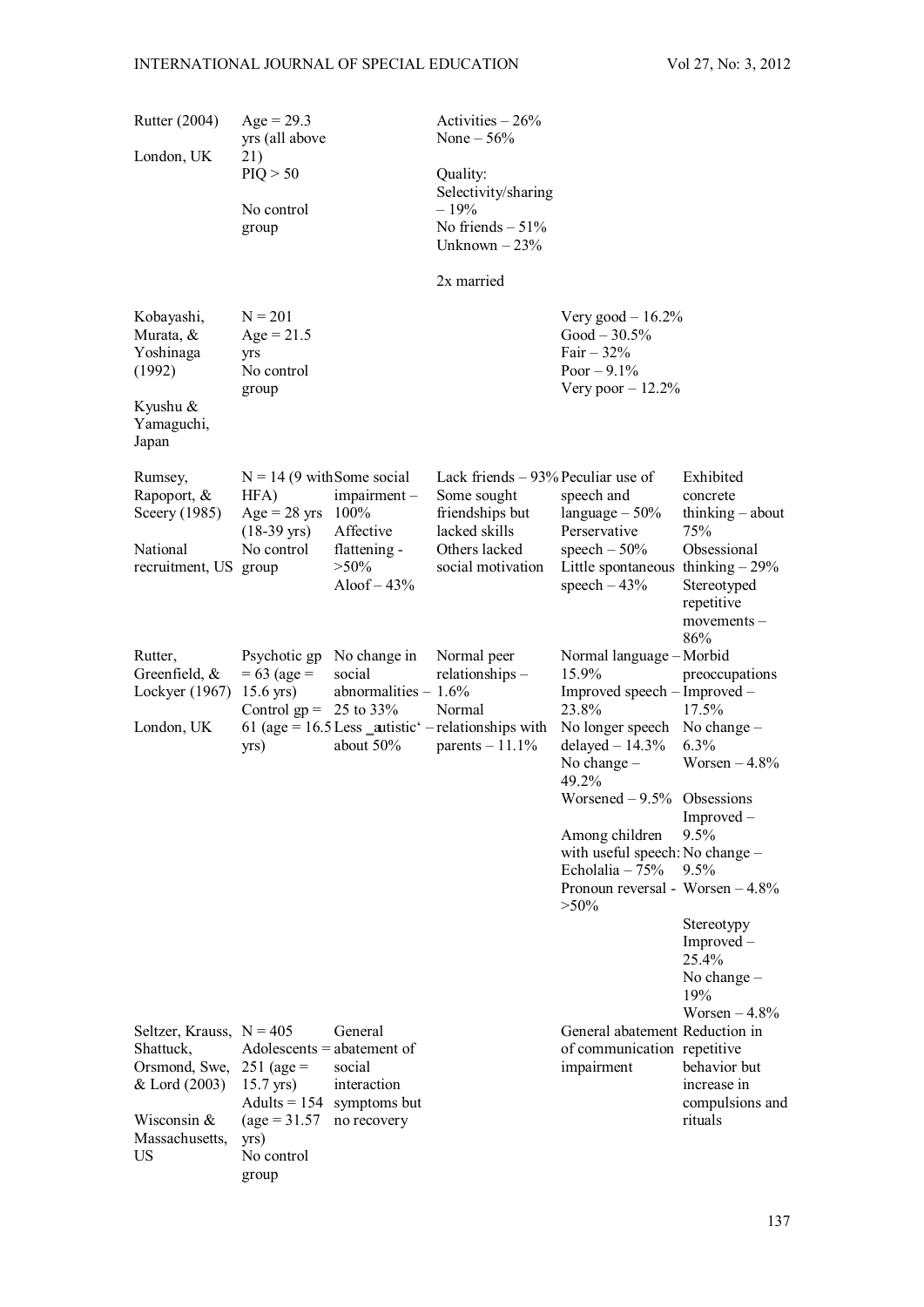| Shattuck,<br>Seltzer,<br>Greenberg, | $N = 241$<br>$Age = 22 \text{ yrs}$<br>$(10-52 \text{ yrs})$ | overtures –   | Inappropriate No appropriate<br>quality of social friendship $-84.2\%$ phrase $-74.7\%$<br>No interest in | Spont 3-word      | $Improvement -$<br>58.5%<br>No change $-$ |
|-------------------------------------|--------------------------------------------------------------|---------------|-----------------------------------------------------------------------------------------------------------|-------------------|-------------------------------------------|
| Orsmond, Bolt, No control           |                                                              | 59.8%         | people $-78.4\%$                                                                                          | Verbal            | 24.1%                                     |
| Kring, Lounds,                      | group                                                        |               | Inappropriate                                                                                             | communication:    | Worsen $-17.4\%$                          |
| & Lord (2007)                       |                                                              |               | Improvement – response to others' Improvement –                                                           |                   |                                           |
|                                     |                                                              | 32%           | approach $-79.3\%$ 51.4%                                                                                  |                   |                                           |
| Wisconsin $&$                       |                                                              | No change $-$ |                                                                                                           | No change $-$     |                                           |
| Massachusetts,                      |                                                              | 53.5%         |                                                                                                           | 22.9%             |                                           |
| US                                  |                                                              | Worsen –      |                                                                                                           | Worsen $-25.7\%$  |                                           |
|                                     |                                                              | 14.5%         |                                                                                                           |                   |                                           |
| Taylor & Seltzer $N = 242$          |                                                              | Social        |                                                                                                           | Verbal            | Reduction in                              |
| (2010a)                             | Age = $16.3$                                                 | reciprocity:  |                                                                                                           | communication:    | ADI-R mean                                |
|                                     | <b>yrs</b>                                                   | Reduction in  |                                                                                                           | Reduction in ADI- |                                           |
| Wisconsin $&$                       | Follow up                                                    | ADI-R mean    |                                                                                                           | R mean            |                                           |
| Massachusetts,                      | over 4.5 years                                               |               |                                                                                                           | Nonverbal         |                                           |
| US                                  | No control                                                   |               |                                                                                                           | communication:    |                                           |
|                                     | group                                                        |               |                                                                                                           | No change         |                                           |
|                                     |                                                              |               |                                                                                                           |                   |                                           |

*Restricted, repetitive pattern of interests, behavior, and activities*. Although this aspect of the core impairments of ASD has been relatively less studied in outcome studies, studies reporting the behavior, activities, and interests of adults with ASD generally show evidence that these difficulties continue to impact their adult lives. Motor stereotypies were reported in 57 to 86% of the adults in early studies (Rumsey et al, 1985; Rutter et al, 1967). Similarly, 38 to 62% were reported to continue to exhibit a strong preference for the maintenance for sameness in their environment (Bilstedt et al., 2007; Rutter et al, 1967) and 60% were reported to continue exhibiting atypical reactions to sensory stimuli (Bilstedt et al., 2007). Thus, many if not most adults with ASD continue to exhibit the symptoms of repetitive behaviors and thoughts. Studies also indicate a general direction towards an improvement in symptoms with age in many but not all persons with ASD (Rutter et al., 1967; Seltzer et al., 2003; Shattuck et al., 2007; Taylor & Seltzer, 2010a) with a minority losing all forms of repetitive and stereotyped behavior and thinking (Rutter et al., 1967). However, this trend towards improvement, as in the case of the other core symptoms is not universal with a significant proportion either with no change or a deterioration of symptoms (Rutter et al., 1967; Seltzer et al., 2003; Shattuck et al., 2007).

## *Social role attainment*

The studies reporting findings pertaining to the social role attainment of adults with ASD are summarized and synthesized in Table 2. In particular, the education attainment, living arrangement, employment, and community participation of adults with ASD were reviewed. In general, the studies report a low degree of social role attainments (i.e., poor educational attainment, a high degree of reliance on sheltered workshops or supported employment, many fail to attain independent living, and many have limited access to community). Furthermore, studies which examined these social role attainments in comparison with other adults with have indicated that adults with ASD have poorer outcomes.

*Education.* Two variables complicate the interpretation of the educational attainment of adults with ASD. These are the inclusion of adults with non-impaired intelligence quotients (IQ) and the different policies pertaining to the inclusion of individuals with ASD in educational settings in the reviewed studies. However, the finding was largely similar – that few complete education with any education certification. For instance, Howlin and colleagues (2004) reported that 78% of their sample, which included adults with performance IOs of above 50, left school without any formal qualifications. As mentioned, there is considerable variability in the degree with which the adults with ASD were included with their typically developing peers in educational settings. The range of 1 to 100% of adults with ASD reported to attend schools with their typically developing peers (Beadle-Brown et al, 2002; Chung, Luk, & Lee, 1990; Eaves  $\&$  Ho, 2008) appear to suggest that inclusion in general education settings to be influenced largely by educational policies as opposed to their functional ability. In general, the educational attainments of adults with ASD were reported to have poorer educational outcomes than expected of their age and/or IQ (Rutter et al., 1967). Furthermore, Lotter (1974) reported that there is a lack of a direct relationship between education and employability, which is exemplified in the following discussion.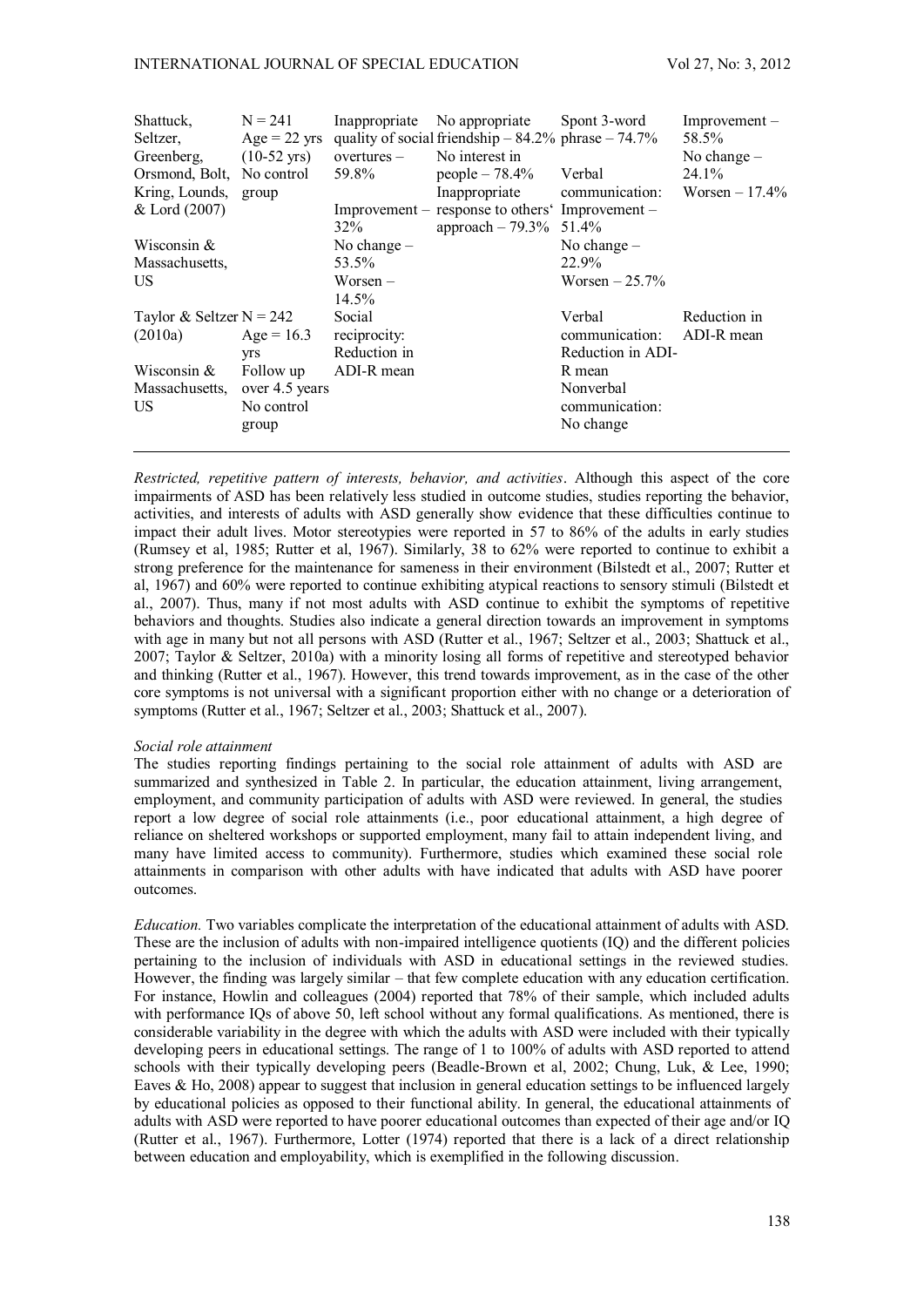*Employment*. As participants of many studies reviewed include adolescents, it was difficult to ascertain the specific proportion of participants who were employed. However, most studies reported the majority adults with ASD being unemployed or spending time in sheltered workshops or day activity centers (Beadle-Brown et al., 2002; Chung et al., 1990; DeMeyer et al., 1973; Howlin et al., 2004; Rumsey et al., 1985; Taylor & Seltzer, 2010b). In contrast, adults with ASD in competitive, open employment formed a small minority (Beadle-Brown et al., 2002; Chung et al., 1990; DeMeyer et al., 1973; Lotter, 1974). The one exception to this trend was a Japanese study which reported about a fifth of their participants being employed (Kobayashi, Murata, & Yoshinaga, 1992). In this study, 40% of the employed sample had IQ of 70 and above and 26% had moderate/severe ranges of ID. This figure stood in contrast to Rumsey and colleagues (1985) study which reported a competitive employment rate of about 29% for a sample with a higher proportion of adults with higher IQ levels. Rumsey and colleagues (1985) also highlighted in their study that parents were influential in determining whether their adult child found employment. The impact of parents is larger when considering that a small proportion of adults with ASD (between 1 and 3%) are employed in family businesses (Howlin et al., 2004; Kobayashi et al., 1992). Taylor and Seltzer (2010b) also examined the impact of a diagnosis of intellectual disability and indicated that whilst there were fewer adults with comorbid ASD and ID in college (2% as opposed to 47.1%) and competitive employment (4.1% versus 11.8%), the number of young adults with no ID diagnosis who were unengaged in day activities were four times as high as compared to those with an ID diagnosis (8.2% as opposed to 23.5%).

| <b>Author &amp; Year Participants Education</b>                                         |                                                                                                                                                          |                                                                                                     | Thore <b>A</b> building y or studies examining social role attainments of audits with risp<br>Living |                                                                      | <b>Employment Community Overall</b> |                                                                                                                                                                                                                                   |
|-----------------------------------------------------------------------------------------|----------------------------------------------------------------------------------------------------------------------------------------------------------|-----------------------------------------------------------------------------------------------------|------------------------------------------------------------------------------------------------------|----------------------------------------------------------------------|-------------------------------------|-----------------------------------------------------------------------------------------------------------------------------------------------------------------------------------------------------------------------------------|
| Location                                                                                | (Gender)                                                                                                                                                 | outcomes                                                                                            | arrangements outcomes                                                                                |                                                                      | <b>Participation outcomes</b>       |                                                                                                                                                                                                                                   |
|                                                                                         | Age (Range)                                                                                                                                              |                                                                                                     |                                                                                                      |                                                                      |                                     | (Criteria)                                                                                                                                                                                                                        |
|                                                                                         | Control                                                                                                                                                  |                                                                                                     |                                                                                                      |                                                                      |                                     |                                                                                                                                                                                                                                   |
|                                                                                         | group                                                                                                                                                    |                                                                                                     |                                                                                                      |                                                                      |                                     |                                                                                                                                                                                                                                   |
| Beadle-Brown,<br>Murphy, Wing,<br>Gould, Shah &<br>Holmes (2002)<br>South London,<br>UK | $N = 144$<br>(93M, 47F)<br>$Age = 20.9$<br>yrs (13 to 30 18%)<br>vrs)<br>No control<br>group                                                             | SEN school = Residential<br>35%<br>$Hospital =$<br>$Mainstream =$<br>$1\%$<br>$Probability =$<br>1% | units = $6\%$<br>Home = $6\%$                                                                        | Employment<br>(sheltered/<br>$open) = 4\%$<br>Day centers $=$<br>29% |                                     |                                                                                                                                                                                                                                   |
| Bilstedt,<br>Gillberg, $\&$<br>Gillberg (2005)<br>Gothenburg,<br>Sweden                 | $N = 120$<br>(84M, 36F)<br>$AD = 78$<br>(61M, 17F)<br>$PDD = 42$<br>$(23M, 19F)$ .<br>$Age = 25.5$<br>yrs (17-40)<br>yrs)<br>No non-ASD<br>control group |                                                                                                     | $Independent =$<br>4                                                                                 |                                                                      |                                     | AD vs PDD<br>gps<br>Independent<br>$= 4/3\%$<br>$Good =$<br>0/0%<br>$Fair = 8$ vs<br>9%<br>Restricted<br>but<br>$acceptable =$<br>16/6%<br>$Poor =$<br>23/17%<br>$V$ Poor $=$<br>52/69%<br>Gillberg $\&$<br>Steffenburg<br>(1987) |
| Chung, Luk, & Autism = 66 Special<br>Lee (1990)<br>Hong Kong                            | (58M, 8F)<br>Control = $96\,57.6\%$<br>$Age = Not$<br>reported                                                                                           | schools-<br>Normal<br>schools-                                                                      |                                                                                                      |                                                                      |                                     | $Good -$<br>31.7%<br>Fair $-47.6%$<br>Poor $-$<br>17.5%                                                                                                                                                                           |

| Table 2. Summary of studies examining social role attainments of adults with ASD |  |  |  |
|----------------------------------------------------------------------------------|--|--|--|
|                                                                                  |  |  |  |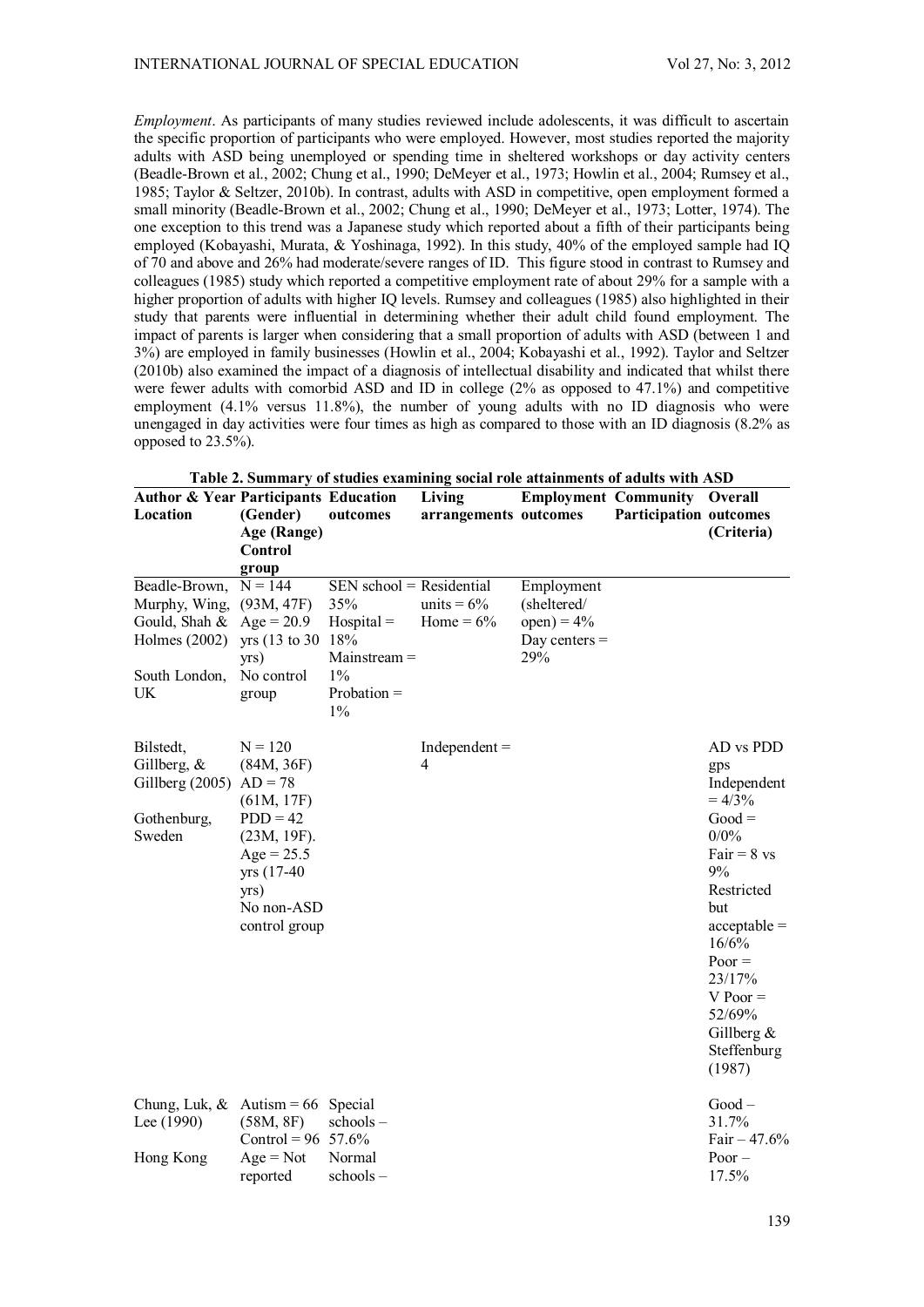|                                                                                                              | Non-ASD<br>clinical<br>sample<br>control group Training                                                                   | 21.2%<br>At home $-$<br>12.1%<br>centre $-4.5%$<br>Unknown -<br>$4.5\%$ ,   |                                                                                                                                                                                                |                                                                                                                              |                                                                      | Very poor $-$<br>3.2%<br>Lotter<br>(1978)                                                                                                                |
|--------------------------------------------------------------------------------------------------------------|---------------------------------------------------------------------------------------------------------------------------|-----------------------------------------------------------------------------|------------------------------------------------------------------------------------------------------------------------------------------------------------------------------------------------|------------------------------------------------------------------------------------------------------------------------------|----------------------------------------------------------------------|----------------------------------------------------------------------------------------------------------------------------------------------------------|
| DeMyer, Barton, $N = 105$<br>DeMyer,<br>Norton, Allen, $\&$ Age = 12 yrs 70%<br>Steele (1973)<br>Indiana, US | (85M, 35F)<br>and non-<br>autistic<br>psychiatric<br>control                                                              | $> 2$ yrs<br>$schoding -$<br>age<br>appropriate<br>classroom-<br>10%        | $Institutions -$<br>42%<br>Parent or foster in institution -<br>3 autism gps Placement in homes $-58\%$                                                                                        | Paid job $-0\%$<br>Work program<br>59%                                                                                       |                                                                      |                                                                                                                                                          |
| Eaves & Ho<br>(2008)<br><b>British</b><br>Columbia,<br>Canada                                                | $N = 48$ (37M, Regular<br>11F<br>$Age = Not$<br>reported<br>No control<br>group                                           | elementary<br>schools<br>with special<br>educational<br>$support -$<br>100% | $Independent = Employment$ Difficulties<br>8.3%<br>Parents = $56\%$ 56% (mostly<br>Supervised<br>$arrangements = sheltered or$<br>35%                                                          | experienced – with day to<br>in volunteer,<br>part time<br>work,<br>averaging 5 h<br>a week)                                 | day life $-54\%$ Poor $-46\%$<br>Take public<br>$transport -$<br>43% | Very poor $-$<br>$0\%$<br>Fair $-32%$<br>$Good - 17\%$<br>Very Good -<br>4%<br>Eaves & Ho<br>(2008)                                                      |
| Eisenberg, L.<br>(1956)<br>Maryland, US                                                                      | $N = 63$ (50M,<br>13F)<br>$Age = 15$ yrs<br>$(9-25 \text{ yrs})$<br>No control<br>group                                   |                                                                             | Residential<br>settings $-54%$<br>Homes with<br>biological or<br>foster parents -<br>46%                                                                                                       |                                                                                                                              |                                                                      | Poor $-73%$<br>Fair $-22.2%$<br>$Good -$<br>4.8%<br>Eisenberg<br>(1956)                                                                                  |
| Gillberg $\&$<br>Steffenburg<br>(1987)<br>Göteborg,<br>Sweden                                                | $N = 46$<br>Infantile<br>autism $= 23$<br>Other<br>childhood<br>psychosis<br>(some PDD)<br>$= 23$<br>$Age = 16-23$<br>yrs |                                                                             | Self supporting<br>$-4%$<br>Biological or<br>foster parent $(s)$<br>$-61%$<br>Institutions -<br>35%                                                                                            |                                                                                                                              |                                                                      | IA vs Other<br>$Good =$<br>4/4%<br>$Fair =$<br>13/13%<br>Restricted<br>but<br>$acceptable =$<br>35/9%<br>$Poor =$<br>35/48%<br>Very poor $=$<br>$9/22\%$ |
| Howlin, Goode, $N = 68(61)$<br>Hutton, $&$<br>Rutter (2004)<br>London, UK                                    | M, 7F)<br>$Age = 29.3$<br>yrs (all above<br>21)<br>PIQ > 50<br>No control<br>group                                        | No formal<br>qualifications with parent<br>$-78%$                           | Independent<br>support $-4.4\%$ 11.6%<br>Semi-sheltered Self-employed<br>hostel $-5.9\%$<br>Home with<br>$parents -$<br>38.2%<br>Residential<br>setting with<br>some<br>independence-<br>17.6% | Unsupported<br>$employment -$<br>$-1.5%$<br>Voluntary low<br>$pay - 1.5\%$<br>Sheltered-<br>16.2%<br>Family based<br>$-2.9%$ |                                                                      | Dead = $4\%$<br>Very good -<br>11.7%<br>$Good -$<br>10.3%<br>Fair $-19.1%$<br>$Poor -$<br>45.6%<br>$V$ Poor $-$<br>11.7%                                 |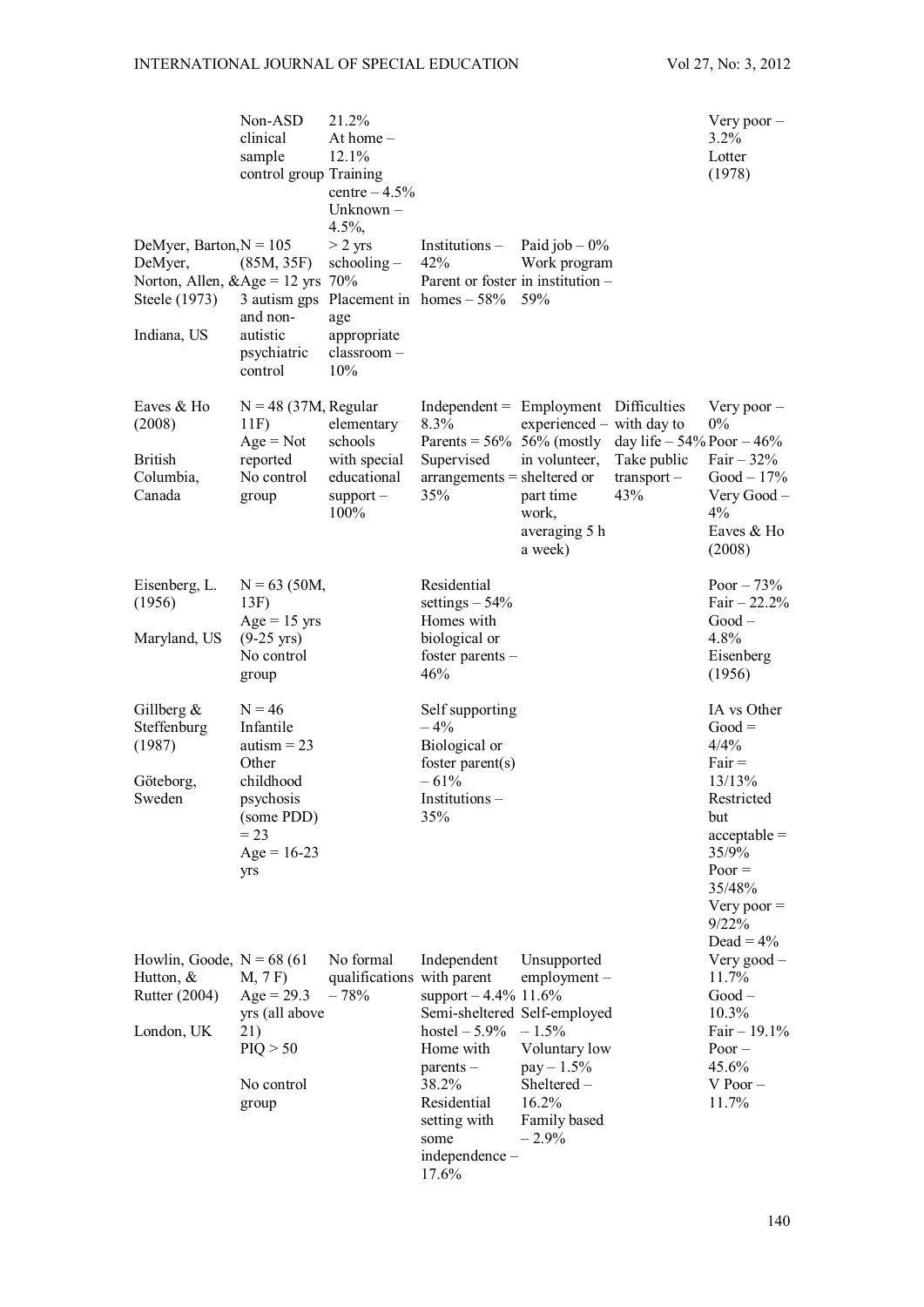Specialist autism placement – 20.6% Long stay hospital – 11.8%

| Kobayashi,<br>Murata, &<br>Yoshinaga<br>(1992)<br>Kyushu &<br>Yamaguchi,<br>Japan | $N = 201$<br>$Age = 21.5$<br>yrs<br>No control<br>group                        | Ordinary or<br>special class<br>in primary<br>school $-80% = 2$<br>junior college 1<br>Special<br>technical<br>students $-$<br>2.5%                      | Among 43<br>employed,<br>Independent aptFamily biz -<br>University or $Group home = Special unit -$<br>students $-3\%$ With parents = Sheltered<br>40 | Employed –<br>20.8%<br>$1\%$<br>38%<br>workshop $-$<br>13.7%<br>Home $-9.1%$<br>Daycare $-$<br>8.6%<br>Hospital $-2\%$                                      | Good chances V good -<br>for social<br>independence Good-<br>$-27.4%$ | 10.7%<br>16.2%<br>Fair $-26.9%$<br>Poor $-$<br>22.8%<br>$V$ poor $-$<br>23.4%<br>Kobayashi<br>et al (1992)   |
|-----------------------------------------------------------------------------------|--------------------------------------------------------------------------------|----------------------------------------------------------------------------------------------------------------------------------------------------------|-------------------------------------------------------------------------------------------------------------------------------------------------------|-------------------------------------------------------------------------------------------------------------------------------------------------------------|-----------------------------------------------------------------------|--------------------------------------------------------------------------------------------------------------|
| Lotter, V. $(1974)$ Autistic = 29 Excluded<br>Middlesex, UK<br>Rumsey,            | Control = $21$ from schools<br>$N = 14(9$                                      | $-69%$<br>Years of<br>schooling<br>$10+$ yrs $-$<br>27.6%<br>$7-9$ yrs $-$<br>17.2%<br>$2-5$ yrs $-$<br>20.7%<br>$0-2$ yrs $-$<br>13.8%<br>None $-20.7%$ | High school - Independent - Sheltered                                                                                                                 | Employment-<br>3.4%                                                                                                                                         |                                                                       | $Good - 14%$<br>Fair $-24%$<br>Poor $-14%$<br>Very Poor -<br>48%<br>Rutter $\&$<br>Lockyer<br>(1967)         |
| Rapoport, &<br>Sceery (1985)<br>National<br>recruitment, US group                 | with HFA)<br>$(18-39 \text{ yrs})$<br>No control                               | 35.7%<br>Age = 28 yrs Sped $-42.9%$ Parents $-$<br>$8^{th}$ Gr – 7.1% 64.3%<br>1 yr $JC -$<br>7.1%<br>Assoc deg $-$<br>7.1%                              | 7.1%<br>Supervised<br>$apartment -$<br>14.3%<br>Group home $-$<br>7.1%<br>State hospital – Special<br>7.1%                                            | workshop $-$<br>21.4%<br>Competitive -<br>28.6%<br>Unemployed $-$<br>14.3%<br>Job training $-$<br>21.4%<br>$employment -$<br>7.1%<br>Day program<br>$-7.1%$ |                                                                       |                                                                                                              |
| Rutter,<br>Greenfield, $&$<br>Lockyer (1967)<br>London, UK                        | $= 63$ (age $=$<br>$15.6$ yrs)<br>Control $gp =$<br>61 (age $=$<br>$16.5$ yrs) | Psychotic gp Psychotic gp: Psychotic gp:<br>$>$ 2 years of<br>regular<br>$schoding -$<br>44.4%<br>Special school<br>$-2.6%$<br>Training                  | Long stay<br>hospitals $-$<br>52.6%<br>Unengaged at<br>School $-2.6\%$ home $-18.4\%$                                                                 | Psychotic gp:<br>Paid jobs –<br>5.3% Village<br>trust $-7.9\%$                                                                                              |                                                                       | Psychotic<br>gp:<br>$Normal =$<br>1.6%<br>$Good =$<br>12.7%<br>Fair = $25%$<br>Poor = $13%$<br>Very poor $=$ |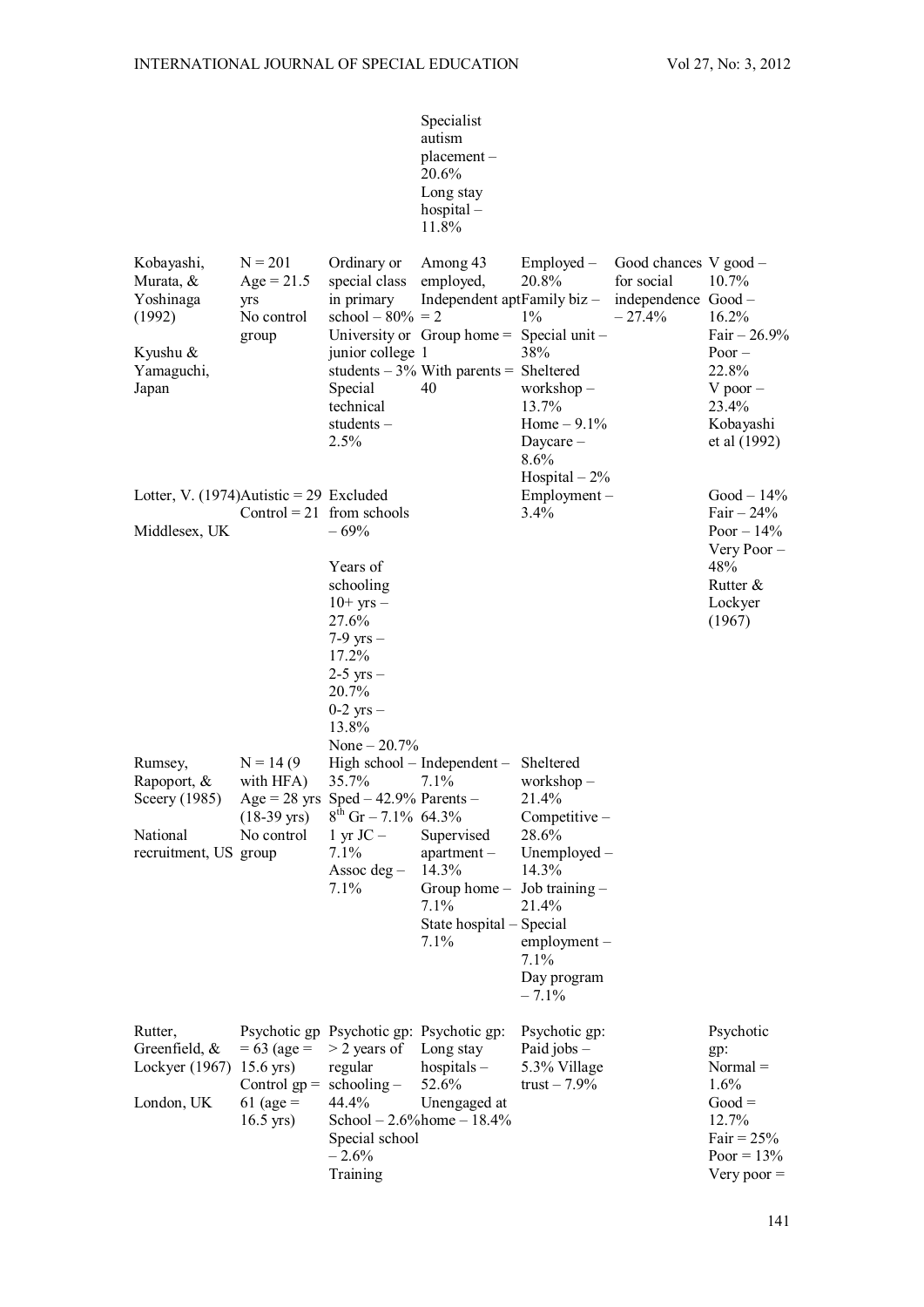|                                                                                                                                                  |                                                                                            | $centre -$<br>10.5%<br>centre<br>Well-below<br>expectations<br>for their age $&$<br>IQ |                                                                                                                 |                                                                                                                                                                                                     | 48 <sup>°</sup> |
|--------------------------------------------------------------------------------------------------------------------------------------------------|--------------------------------------------------------------------------------------------|----------------------------------------------------------------------------------------|-----------------------------------------------------------------------------------------------------------------|-----------------------------------------------------------------------------------------------------------------------------------------------------------------------------------------------------|-----------------|
| Krauss, Seltzer, $N = 133$ (age<br>& Jacobson<br>(2005)<br>Wisconsin &<br>Massachusetts,<br>US                                                   | $=$ 31.9 years)<br>No control<br>group                                                     |                                                                                        | Parents $-37%$<br>Residential-<br>63%<br>Females with<br>parents -<br>40.8%                                     |                                                                                                                                                                                                     |                 |
| Seltzer, Krauss, $N = 405$<br>Shattuck,<br>Orsmond, Swe, $251$ (age =<br>& Lord (2003) 15.7 yrs)<br>Wisconsin &<br>Massachusetts,<br>US          | $Adolescents =$<br>Adults = $154$<br>$\text{(age} = 31.57)$<br>yrs)<br>No control<br>group |                                                                                        | Parents $-$<br>64.9%<br>Residential-<br>35.1%                                                                   |                                                                                                                                                                                                     |                 |
| Shattuck,<br>Seltzer,<br>Greenberg,<br>Orsmond, Bolt, No control<br>Kring, Lounds, group<br>& Lord (2007)<br>Wisconsin &<br>Massachusetts,<br>US | $N = 241$<br>$Age = 22$ yrs<br>$(10-52 \text{ yrs})$                                       |                                                                                        | Parents - $66.4\%$<br>$Commuty -$<br>16.6%<br>Semi-indep $-$<br>5.4%<br>$Insti/hosp -$<br>9.5%<br>Indep $-1.7%$ |                                                                                                                                                                                                     |                 |
| Taylor & Seltzer $N = 66$<br>(2010b)<br>Wisconsin &<br>Massachusetts,<br>US                                                                      | $Age = Not$<br>high school<br>young adults)<br>ID/Non-ID<br>comparisons                    | Post high<br>school degree<br>stated (post- = $2 \text{ vs } 47.1\%$ )                 |                                                                                                                 | Competitive<br>$employment =$<br>4 vs 11.8%<br>Supported<br>$employment =$<br>12.2% vs<br>11.8%<br>Adult day<br>$s$ ervices $=$<br>73.5% vs<br>5.9%<br>No regular<br>$activities = 8.2$<br>vs 23.5% |                 |

*Living arrangements.* Few adults (between 0 and 4%) with co-morbid ASD were reported to live independently (Bilstedt et al., 2005; DeMeyer et al., 1973; Eaves & Ho, 2008; Eisenberg, 1956; Gilberg & Steffenburg, 1987; Howlin et al., 2004; Kobayashi et al., 1992; Seltzer et al., 2003; Shattuck et al., 2007). Even so, those who live independently frequently do so with the support of parents (Bilstedt et al., 2005; Howlin et al., 2004). A large number (between 25 to 66%) live with their parents (DeMeyer et al., 1973; Eaves & Ho, 2008; Eisenberg, 1956; Gilberg & Steffenburg, 1987; Howlin et al., 2004; Kobayashi et al., 1992; Kruass, Seltzer, & Jacobson, 2005; Rumsey et al., 1985; Seltzer et al., 2003; Shattuck et al.,

48%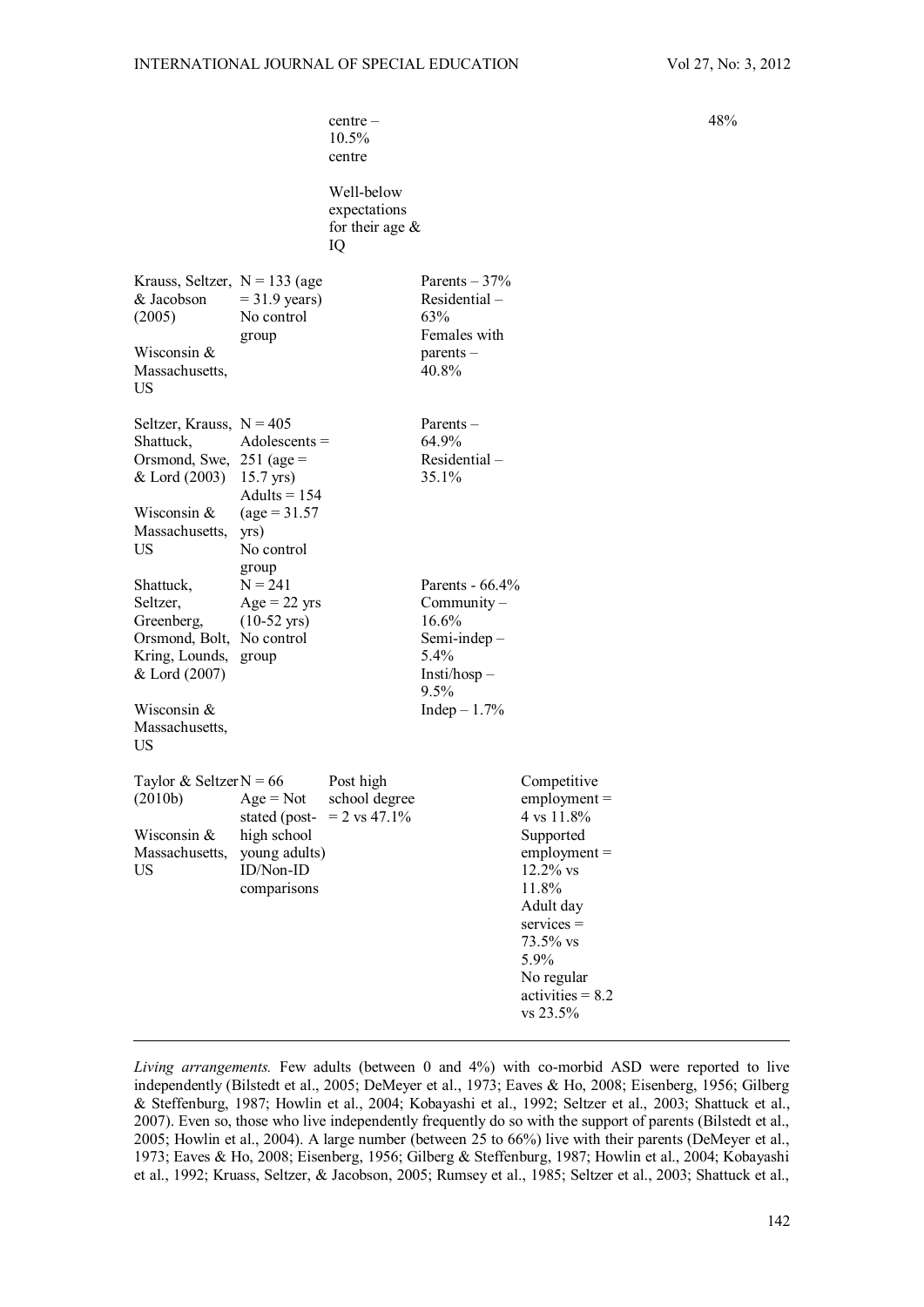2007). Due to the variability in definitions employed across time and contexts, it was difficult to quantify the proportion living in hostels, hospitals, institutions, and other settings. However, there appeared to be a time trend towards more living at home or in hostels as opposed to hospital and institutions.

*Community participation.* One aspect frequently unreported in studies is the extent to which adults with co-morbid ASD have access to and participate within the community. Howlin and colleagues (2004) reported that a quarter of their sample had friendships that involved shared interests and activities. Lotter (1974) reported that half of the sample with good' outcomes did not know how to access public transport but a more recent study (Eaves & Ho, 2008) reported that 47% of their sample could access public transport. Rumsey and colleagues (1984) reported that the social maturity of their participants was low in comparison to their IQs.

*Overall social functioning.* Some authors have attempted to provide a global measure of overall social functioning. Whilst this global rating is helpful in understanding the overall outcomes of adults with ASD, its broad nature makes interpretation between studies difficult as studies have differed in the domains being included and how they have going about describing the functioning of adults with ASD. In general, studies tended to operationalize overall social functioning in terms of the attainment of social roles and/or relationships and independence in daily living. The quality of social relationships with others have also been highlighted as an indicator being considered by all authors who reported overall social outcomes (Bilstedt et a., 2005; Chung et al., 1990; Eaves & Ho, 2008; Eisenberg, 1956; Gillberg & Steffenberg, 1987; Howlin et al., 2004; Lotter, 1974; Rutter et al., 1967). Educational or employment outcomes as well as independent living are also commonly measured in studies (Bilstedt et al., 2005; Chung et al., 1990; Gillberg & Steffenberg, 1987; Howlin et al., 2004; Kobayashi et al, 1992; Lotter, 1974; Rutter et al., 1967). In contrast, community participation was explicitly highlighted only in Eisenberg's (1956) study. The use of descriptors to indicate the severity of these domains also differ with some authors using a three-rating classification (e.g., Eisenberg, 1956), others using a four (Chung et al., 1990; Lotter, 1974; Rutter et al, 1967) or five (Bilstedt et al., 2005; Eaves & Ho, 2008; Gillberg & Steffenberg, 1987; Howlin et al, 2004; Kobayashi et al, 1992) rating classification. In general, the descriptors at the two extremes (i.e., good/very good and poor/very poor) are fairly similar across studies but there is some variation between the descriptors that represent the mid ranges (i.e., fair and restricted). With few exceptions (Chung et al., 1990; Eaves & Ho, 2008), the majority of adults with ASD were described to be poor or very poor (Bilstedt et al., 2005; Eisenberg, 1956; Gillberg & Steffenburg, 1987; Howlin et al., 2004; Lotter, 1974; Rutter et al., 1967).

### **Discussion**

This literature review was limited in several ways. First, there was a high degree of heterogeneity among the samples employed by the different studies. This heterogeneity was expressed in terms of the age of participants, their diagnoses, their level of functioning, and the level of support. The diagnoses of the samples reported are not always clear given the evolving nature of the diagnostic criteria from childhood schizophrenia to the current ASD or pervasive developmental disorder. Furthermore, the diagnostic criteria of ASD have evolved across the years. Likewise, the level intellectual functioning of the samples reported varies with some studies reporting a higher proportion of participants with higher IQs (e.g., Howlin et al., 2004; Rumsey et al, 1985). This is potentially problematic especially within the light that IQ is one two frequently described indicators of prognosis for this population (Bailey, Phillips, & Rutter, 1996). However, the inclusion of participants with Asperger's syndrome and high-functioning autism are likely to, if at all, positively bias the findings. Next, this study reviewed published research from six countries representing three continents. This diversity of studies would almost certainly result in significant variations in policy and cultural differences that would have impacted upon the development of the samples being reported. With these limitations and diversity, it would not be surprising that a correspondingly broad variance of findings be reported. Moreover, the studies across contexts are likely to vary in the levels of early support (i.e., early intervention) and current support (e.g., supported employment, therapy). However, this literature review also revealed a surprisingly high level of concordance in findings in these studies that contribute to our understanding of adults with ASD.

First, adults with ASD continue to experience significant degrees of impairment in their core deficits. Whilst some adults experience some improvement in the core impairments, few cases of recovery, if any, from ASD were reported. However, this alleviation in symptomology was by no means universal and some reported a worsening of symptoms. This implies that the triad of impairments (Wing & Gould, 1979) continues to impact upon the lives of adults with ASD. A related finding is the correspondingly poor outcomes in social role attainment in the form of poor educational attainment in relation to IQ, low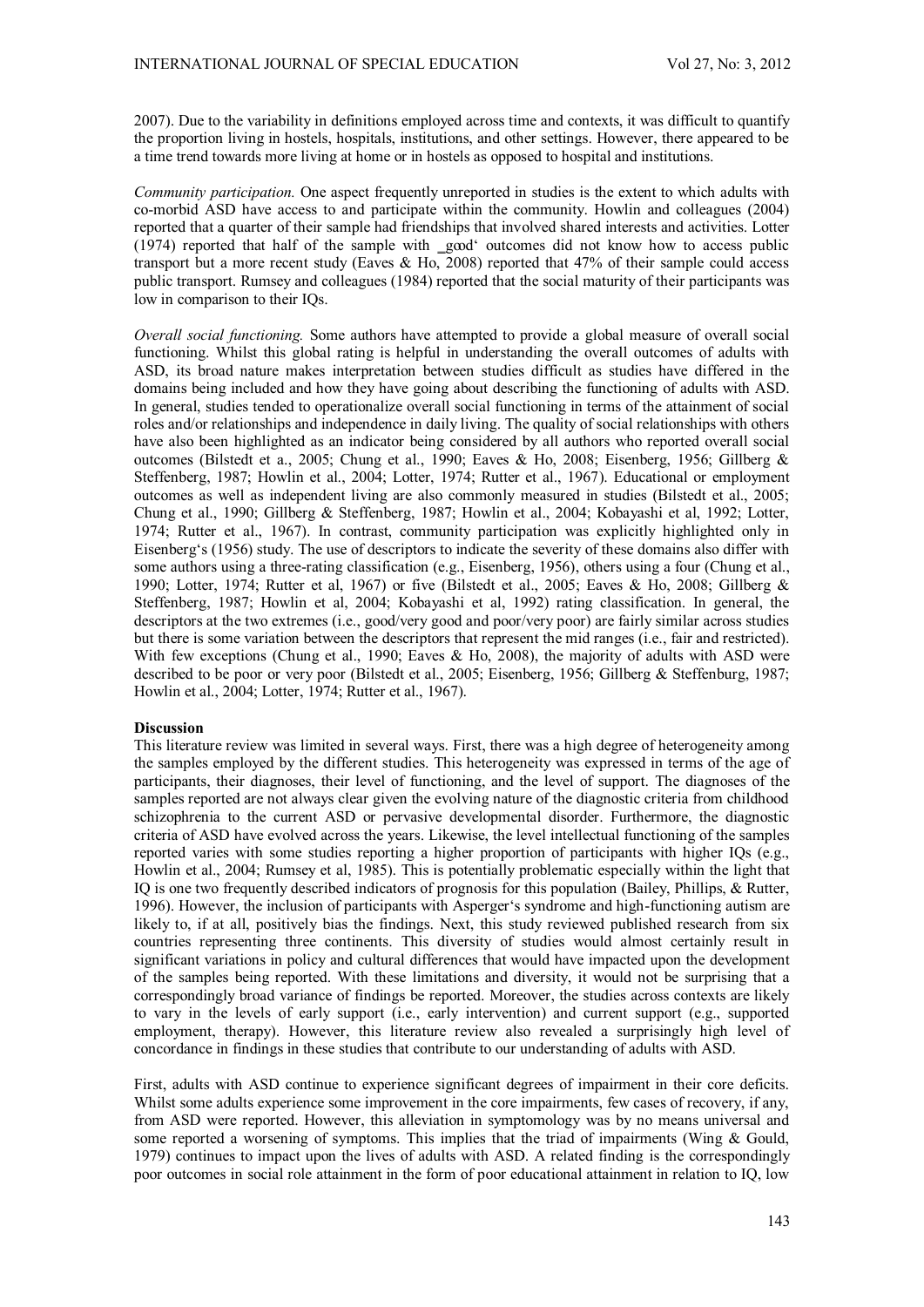levels of employment and high reliance on sheltered workshops, most living with parents, and when reported, many have limited access to community.

# *Support for adults with ASD*

Whilst the studies review do not explicitly address areas for intervention, their findings provide important leads to educational and intervention planning. The findings that adults with ASD continue to exhibit the core impairments in adolescence and adulthood have several implications. First, that programs preparing adolescents with ASD for adulthood need to include an explicit focus on supporting the core impairments with ASD (see Table 3 for some implications of the findings for practice). It would also be ideal to embed these supports within the day activities of adults with ASD, be it within day activity centres, sheltered workshops, or employment settings. Although it is beyond the scope of this paper to discuss the technologies that may serve this purpose, adults with ASD have been supported in the areas of communication and socialization through the use of environmental supports specially designed for individuals with ASD (Persson, 2000; Van Bourgondein et al., Schopler, 2003).

Given that the general social attainments of adults with ASD were identified in this study as poor with a high degree of reliance of among adults with ASD on residential living arrangements as well as sheltered and supported work environments, there is hence a need for special education programs to introduce a component explicitly preparing children and adolescents with ASD in special education programs to learn and transfer skills across the classroom to domestic, employment, and community settings. Moreover, transition of children and adults between environments and to the need placement require careful planning and support.

| Finding                                           | Practice Implications                                                                                                                                                                                                                                                                                                                           |
|---------------------------------------------------|-------------------------------------------------------------------------------------------------------------------------------------------------------------------------------------------------------------------------------------------------------------------------------------------------------------------------------------------------|
| Social impairment                                 | Develop social skills (e.g., joint attention)<br>Develop friendship acquisition and maintenance skills                                                                                                                                                                                                                                          |
| Communication impairment                          | Explore augmentative/alternative communication modes<br>Develop language skills<br>Support development of pragmatic component of language                                                                                                                                                                                                       |
| Repetitive behavior, interests, and<br>activities | Environment management for atypical sensory reactions<br>Using visual supports to manage insistence on sameness<br>Positive behavior supports for managing challenging behavior                                                                                                                                                                 |
| Poor employment outcomes                          | Matching of individual strengths and interests to employment<br>Further training in pre-vocational/vocational skills<br>Provide opportunities for application of learnt skills in employment<br>contexts<br>Continue development of transition programs<br>Development of social enterprises as an alternative model of<br>supported employment |
| Limited independence in home<br>living            | Further training in self-care/domestic living skills<br>Training in independent leisure skills<br>Provide opportunities for application of learnt skills in domestic<br>contexts<br>Collaboration with family members and other caregivers to apply<br>learnt skills                                                                            |
| Community participation                           | Further training in mobility and community skills<br>Provide opportunities for application of learnt skills in community<br>contexts<br>Collaboration with family members and other caregivers to apply<br>learnt skills                                                                                                                        |
| High degree of family support                     | Increased training for family members and other caregivers<br>Increased collaboration with family members and other caregivers                                                                                                                                                                                                                  |

**Table 3. Implications for education and intervention of adults with ASD**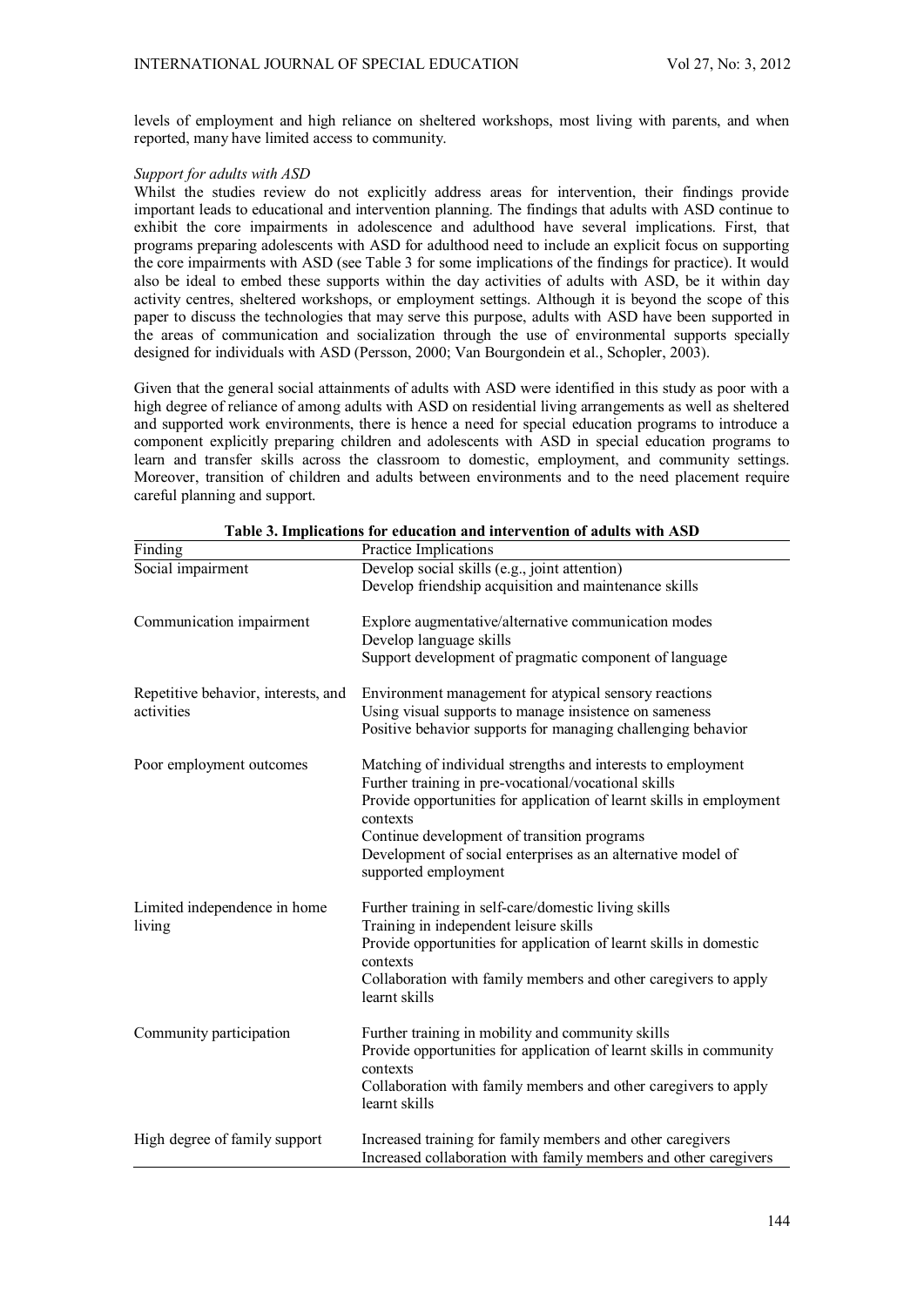A third phenomenon meriting discussion is the role of family support. The literature review also highlighted that many adults with ASD are unengaged and/or continue to live with their parents many years into their adulthood. One important implication is that that the family members, particularly parents, continue to shoulder a large proportion of the burden of care. Given that higher levels of autism symptoms is associated with higher levels of parenting stress (Tomanik, Harris, & Hawkins, 2004) and that parenting stress is in turn associated with an increase in challenging behaviors (Osborne & Reed, 2009), it is likely that some families supporting adults with ASD may find themselves caught in a vicious cycle. This finding of a disproportionately large burden of care on parents and family members imply that the effective support of adults with ASD necessitates the support of their family members and other caregivers within home environments and community. This support is critical for many parents who may experience increasing health problems was their child with ASD progresses into adulthood. The findings of the literature review suggests that this support to caregivers should have some component of helping adults with ASD develop and generalize their skills learnt in naturalistic settings, and in helping them to help their children with ASD access the community. Apart from providing family members with formal supports, it is also necessary to help family members build and access informal supports (Boyd, 2002).

## *Quality of life*

Measuring quality of life involves an understanding of the extent to which individuals have valued life experiences across a variety of domains, both universal as well as those unique to the individuals (Schalock, 2005). Aspects of quality of life commonly studied include emotional well-being, interpersonal relationships, material well-being, personal development, physical well-being, selfdetermination, social inclusion, and rights (Schalock et al., 2005). This literature review highlights the dearth of research focusing on the quality of life of adults with ASD. Inferences that may be drawn from the literature review are that adults with ASD have very limited opportunities and interests/skills in developing interpersonal relationships, have limited independent means of pursuing financial activities for ensuring material well being, and limited independent participation in social inclusion activities. These suggest that adults, based on objective measures, have a poor quality of life. However, more research is needed. Investigations into the quality of life of these individuals, especially in relation to that of their peers with intellectual disabilities, are needed. Investigations may include areas such as subject well being (i.e., whether these individuals are happy), self-determination (e.g., ability to make choices for their own life), physical well-being, as well as community acceptance and participation.

## *Directions for future research*

Whilst this literature review has contributed to the knowledge of the support of adults with ASD, it has also highlighted significant gaps in research. First, despite the understanding of outcomes, there are still significant gaps in studies documenting the impact of early intervention and special education. On a similar vein, there are gaps in the understanding of the effect of inclusion as well as the impact of specific education/intervention approaches on adult outcomes. There is need for prospective studies to address these issues.

Another issue pertains to the finding that outcomes in studies are typically defined in terms of the degree of core impairments, social relationships, or social role attainments. However, it has also been suggested that the broader concept of quality of life of adults with co-morbid ASD be considered (Ruble & Dalrymple, 1996). The International Classification of Functioning, Health, and Disability (World Health Organization, 2001) has been proposed as one such method of organizing support and for understanding progress (Simeonsson, Lollar, Hollowell, & Adams, 2006).

Finally, the studies reflect mostly findings from the North American continent, and Europe. However, ASD is an international phenomenon. The impact of broader contextual elements (e.g., culture, social mores) remains uninvestigated although the report by Kobayashi and colleagues (1992) suggest that differences could be expected in some instances.

### **Conclusion**

Whilst it is clear that ASD is a complex condition with impairments that persist into adulthood leading to poor social role attainments such as employment, living arrangements, and community participation, the results of this literature review suggest that the effects are not confined to the individual but also to the family and beyond. It follows that a sustained and holistic approach to support be adopted. Whilst there is corpus of knowledge regarding the outcomes of adults with ASD is growing, this literature review also highlights the gaps that exist in the body of research literature such as the impact of educational approaches, the quality of life, and the impact of the broader cultural environment, questions that merit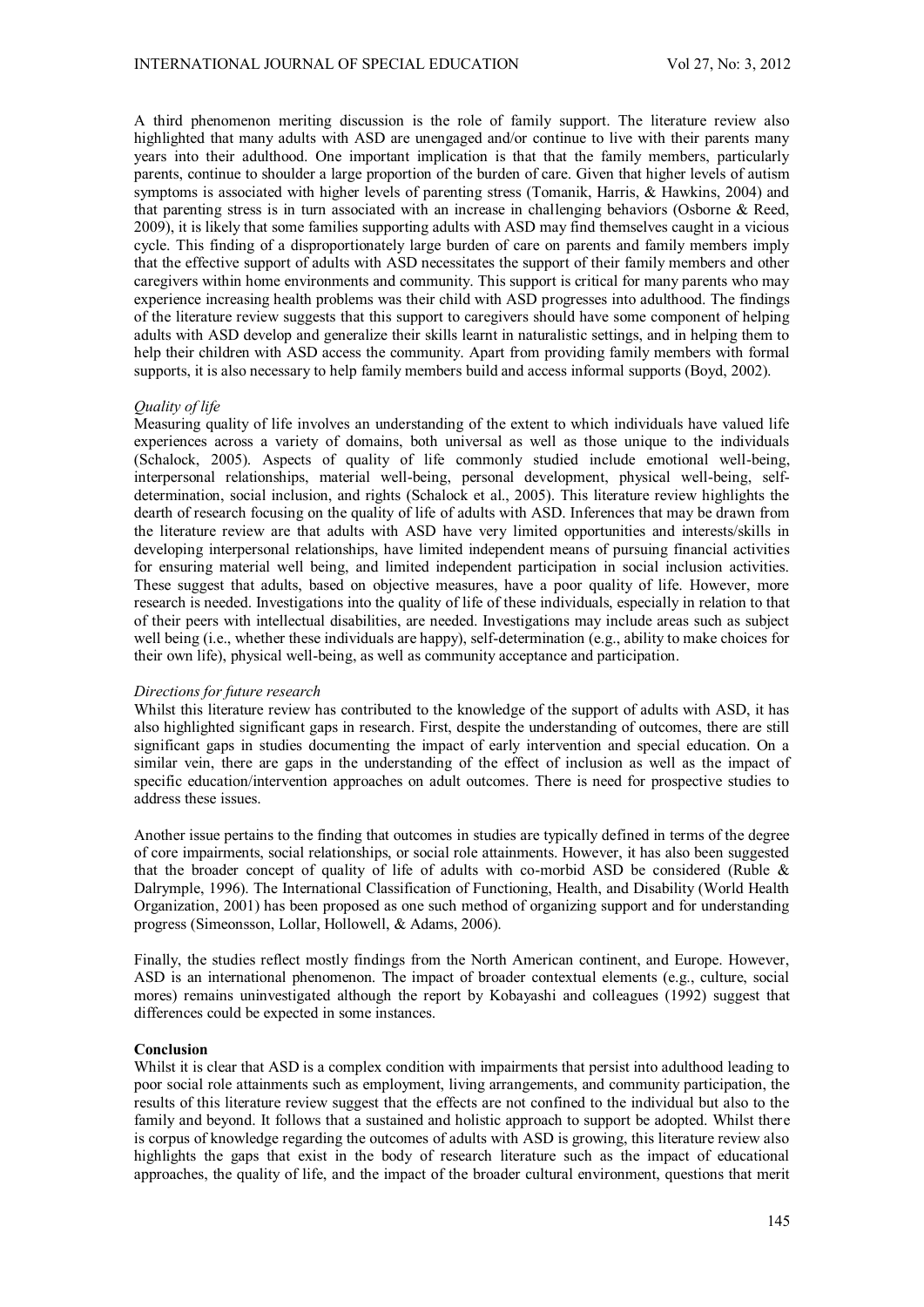attention in future studies. Alongside intervention studies that need to be conducted, this review also highlights directions for future research such as the quality of life.

### **References**

American Psychiatric Association. (2000). *Diagnostic and statistical manual of mental disorders, Fourth Edition, Text Revision (DSM-IV-TR)*. Washington, DC: Author.

Bailey, A., Phillips, W., & Rutter, M. (1996). Autism: Towards an integration of clinical, genetic, neuropsychological, and neurobiological perspectives. *Journal of Child Psychology and Psychiatry, 37*, 80-126.

Beadle-Brown, J., Murphy, G., Wing, L., Gould, J., Shah, A., & Holmes, N. (2002). Changes in social impairment for people with intellectual disabilities: A follow-up of the Camberwell cohort. *Journal of Autism and Developmental Disorders, 32,* 195–206.

Bilstedt, E., Gillberg, C., & Gillberg, C. (2005). Autism after adolescence: Population-based 13- to 22 year follow-up study of 120 individuals with autism diagnosed in childhood. *Journal of Autism and Developmental Disorders, 35*, 351-360.

Bilstedt, E., Gillberg, C., & Gillberg, C. (2007). Autism in adults: Symptom patterns and early childhood predictors. Use of the DISCO in a community sample followed from childhood. *Journal of Child Psychology and Psychiatry, 48*, 1102-1110.

Boyd, B. A. (2002). Examining the relationship between stress and lack of social support in mothers of children with autism. *Focus on Autism and Other Developmental Disabilities, 17,* 208-215.

Brown, R. I., & Brown, I. (2005). The application of quality of life. *Journal of Intellectual Disability Research, 49*, 718-727.

Chakrabarti, S., & Fombonne, E. (2001). Pervasive developmental disorders in preschool children. *Journal of the American Medical Association, 285*, 3093-3099.

Chakrabarti, S., & Fombonne, E. (2005). Pervasive developmental disorders in preschool children: Confirmation of high prevalence. *American Journal of Psychiatry, 162*, 1133-1141.

Chung, S. Y., Luk, S. L., & Lee, P. W. H. (1990). A follow-up study of infantile autism in Hong Kong. *Journal of Autism and Developmental Disorders, 20*, 221-232.

DeMeyer, M., Barton, S., DeMeyer, W., Norton, J., Allen, J., & Steele, R. (1973). Prognosis in autism: A follow-up study. *Journal of Autism and Childhood Schizophrenia, 3*, 199-246.

Eaves, L. C., & Ho, H. H. (2008). Young adult outcome of autism spectrum disorders. *Journal of Autism and Developmental Disorders, 38*, 739-747.

Eisenberg, L. (1956). The autistic child in adolescence. *American Journal of Psychiatry, 112*, 607–612.

Gillberg, C., & Steffenburg, S. (1987). Outcome and prognostic factors in infantile autism and similar conditions: A population-based study of 46 cases followed through puberty. *Journal of Autism and Developmental Disorders, 17,* 272–288.

Howlin, P. (2005). Outcomes in autism spectrum disorders. In F. R. Volkmar (Ed.), *Handbook of pervasive developmental disorders: Assessment, interventions, and policy* (3<sup>rd</sup> ed.) (pp. 201-220). New York: Wiley.

Howlin, P., Goode, S., Hutton, J., & Rutter, M. (2004). Adult outcome for children with autism. *Journal of Child Psychology and Psychiatry, 45*, 212-229.

Knapp, M., Romeo, R., & Beecham, J. (2007). *The economic consequences of autism in the UK*. Retrieved from www.learningdisabilities.org.uk.

Kobayashi, R., Murata, T., & Yashinaga, K. (1992). A follow-up study of 201 children with autism in Kyushu and Yamaguchi, Japan. *Journal of Autism and Developmental Disorders, 22*, 395–411.

Krauss, M. W., Seltzer, M. M., & Jacobson, H. T. (2005). Adults with autism living at home or in nonfamily settings: Positive and negative aspects of residential status. *Journal of Intellectual Disability Research, 49*, 111-124.

Lotter, V. (1974). Social adjustment and placement of autistic children in Middlesex: A follow-up study. *Journal of Autism and Childhood Schizophrenia, 4,* 11–32.

Murphy, G. H., Beadle-Brown, J., Wing, L., Gould, J., Shah, A., & Holmes, N. (2005). Chronicity of challenging behaviors in people with severe intellectual disabilities and/or autism: A total population survey. *Journal of Autism and Developmental Disorders, 35*, 405-418.

Oliver, C., Murphy, G., & Corbett, J. A. (1987). Self-injurious behaviour in people with a mental handicap: A total population survey. *Journal of Mental Deficiency Research, 31,* 147– 162.

Osborne, L. A., & Reed, P. (2009). The relationship between parenting stress and behavior problems of children with autism spectrum disorders. *Exceptional Children, 76*, 54-73.

Persson, B. (2000). Brief report: A longitudinal study of quality of life and independence among adult men with autism. *Journal of Autism and Developmental Disorders, 30*, 61-66.